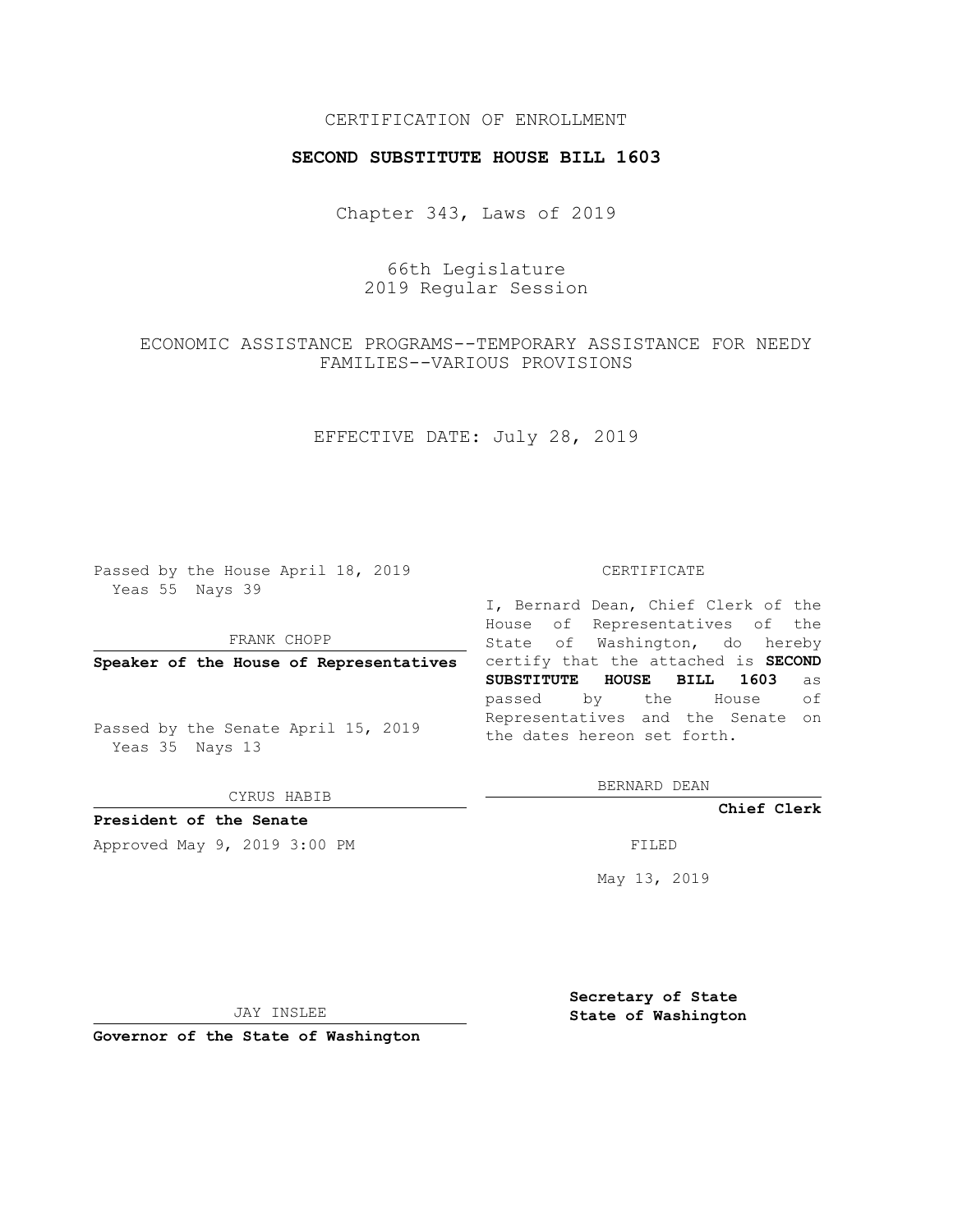### **SECOND SUBSTITUTE HOUSE BILL 1603**

AS AMENDED BY THE SENATE

Passed Legislature - 2019 Regular Session

# **State of Washington 66th Legislature 2019 Regular Session**

**By** House Appropriations (originally sponsored by Representatives Senn, Entenman, Morgan, Kilduff, Macri, Gregerson, Valdez, Chapman, Wylie, Peterson, Doglio, Tharinger, Bergquist, Robinson, Ortiz-Self, Goodman, Lovick, Jinkins, Leavitt, Hudgins, Pettigrew, Slatter, Appleton, Stanford, Davis, Frame, Pollet, Fey, and Tarleton)

READ FIRST TIME 03/01/19.

 AN ACT Relating to revising economic assistance programs by updating standards of need, revising outcome measures and data collected, and reducing barriers to participation; amending RCW 74.08.025, 74.08A.010, 74.08A.410, 74.08A.411, and 74.08A.250; and 5 creating new sections.

6 BE IT ENACTED BY THE LEGISLATURE OF THE STATE OF WASHINGTON:

7 **Sec. 1.** RCW 74.08.025 and 2011 1st sp.s. c 42 s 7 are each 8 amended to read as follows:

9 (1) Public assistance may be awarded to any applicant:

10 (a) Who is in need and otherwise meets the eligibility 11 requirements of department assistance programs; and

12 (b) Who has not made a voluntary assignment of property or cash 13 for the purpose of qualifying for an assistance grant; and

 (c) Who is not an inmate of a public institution except as a patient in a medical institution or except as an inmate in a public institution who could qualify for federal aid assistance: PROVIDED, That the assistance paid by the department to recipients in nursing homes, or receiving nursing home care, may cover the cost of clothing and incidentals and general maintenance exclusive of medical care and health services. The department may pay a grant to cover the cost of clothing and personal incidentals in public or private medical

p. 1 2SHB 1603.SL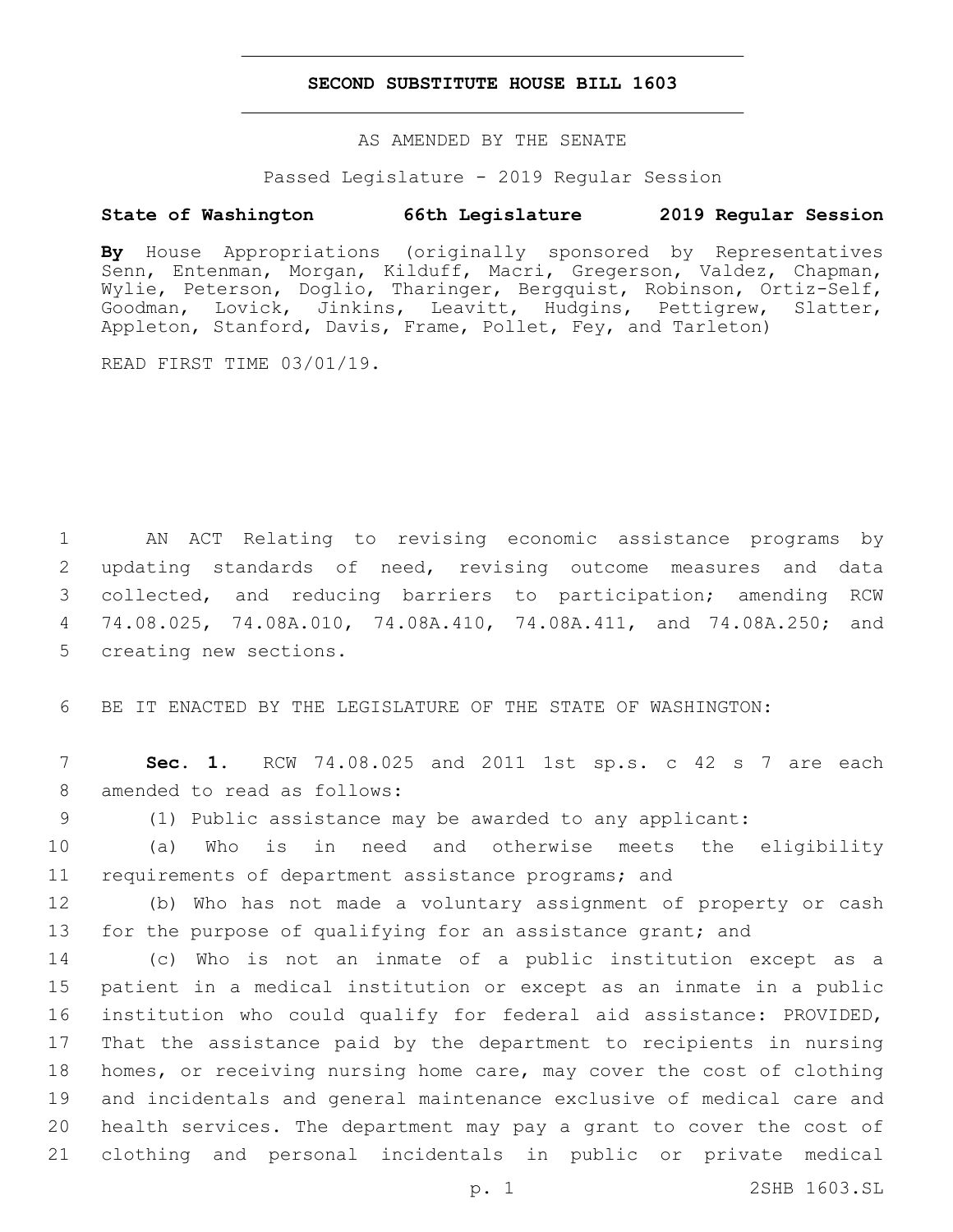institutions and institutions for tuberculosis. The department shall allow recipients in nursing homes to retain, in addition to the grant to cover the cost of clothing and incidentals, wages received for work as a part of a training or rehabilitative program designed to prepare the recipient for less restrictive placement to the extent permitted under Title XIX of the federal social security act.

 (2) ((Any person otherwise qualified for temporary assistance for 8 needy families under this title who has resided in the state of 9 Washington for fewer than twelve consecutive months immediately preceding application for assistance is limited to the benefit level 11 in the state in which the person resided immediately before 12 Washington, using the eligibility rules and other definitions 13 established under this chapter, that was obtainable on the date of 14 application in Washington state, if the benefit level of the prior state is lower than the level provided to similarly situated 16 applicants in Washington state. The benefit level under this 17 subsection shall be in effect for the first twelve months a recipient 18 is on temporary assistance for needy families in Washington state.

 $(3)$ )) Any person otherwise qualified for temporary assistance for needy families who is assessed through the state alcohol and substance abuse program as drug or alcohol-dependent and requiring treatment to become employable shall be required by the department to participate in a drug or alcohol treatment program as a condition of 24 benefit receipt.

 (((4) The department may implement a permanent disqualification for adults who have been terminated due to WorkFirst noncompliance 27 sanction three or more times since March 1, 2007. A household that includes an adult who has been permanently disqualified from receiving temporary assistance for needy families shall be ineligible for further temporary assistance for needy families assistance.

 $(5)$ )) (3) Pursuant to 21 U.S.C. 862a(d)(1), the department shall exempt individuals from the eligibility restrictions of 21 U.S.C. 862a(a)(1) and (2) to ensure eligibility for temporary assistance for needy families benefits and federal food assistance.

 **Sec. 2.** RCW 74.08A.010 and 2011 1st sp.s. c 42 s 6 are each 36 amended to read as follows:

 (1) A family that includes an adult who has received temporary assistance for needy families for sixty months after July 27, 1997,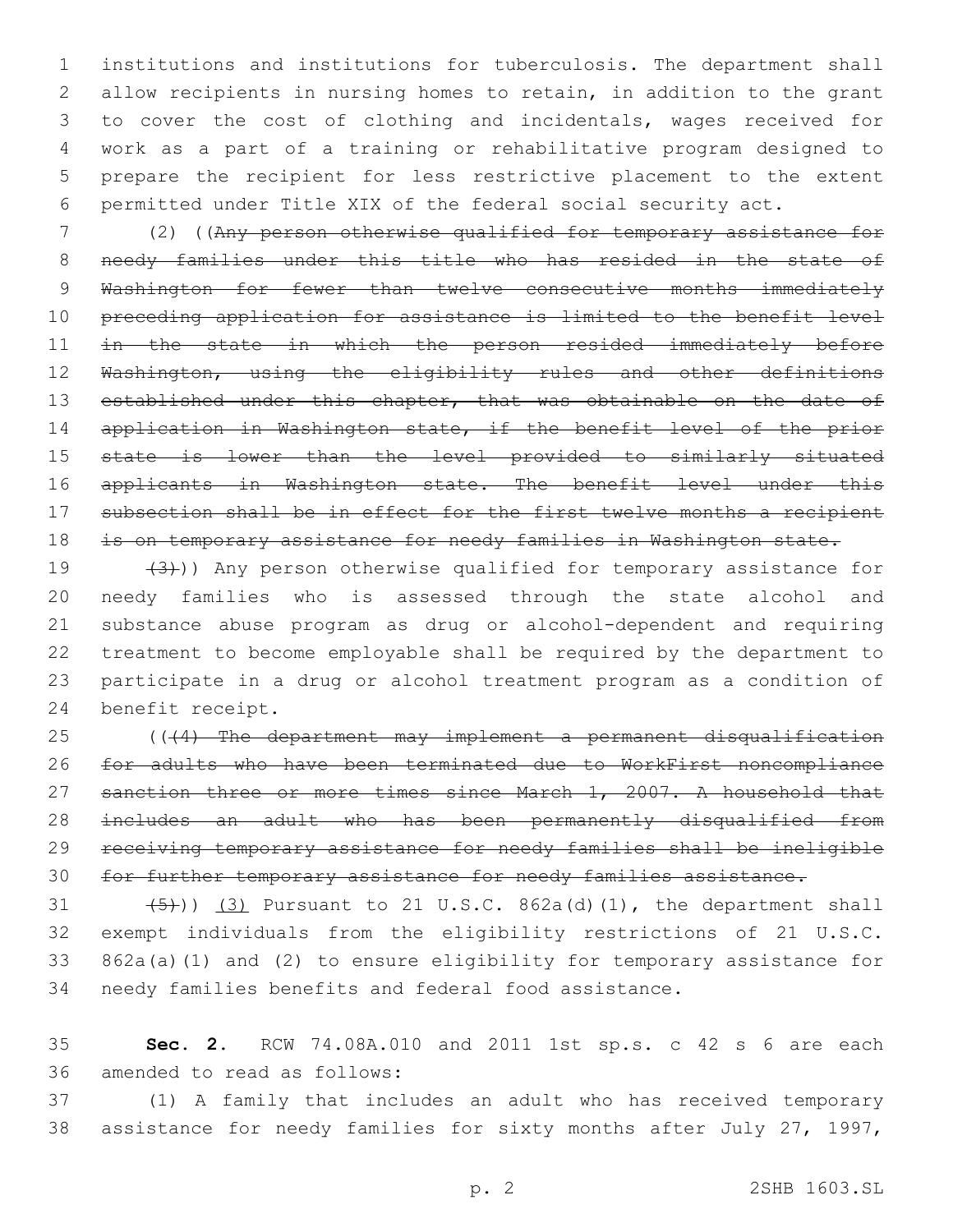shall be ineligible for further temporary assistance for needy 2 families assistance.

 (2) For the purposes of applying the rules of this section, the department shall count any month in which an adult family member received a temporary assistance for needy families cash assistance grant unless the assistance was provided when the adult family member was a minor child and not the head of the household or married to the 8 head of the household.

 (3) The department shall adopt regulations to apply the sixty- month time limit to households in which a parent is in the home and ineligible for temporary assistance for needy families. Any regulations shall be consistent with federal funding requirements.

 (4) The department shall refer recipients who require specialized assistance to appropriate department programs, crime victims' 15 programs through the department of commerce, or the crime victims' compensation program of the department of labor and industries.

17 (5)(a) The department ((may)) shall add to adopted rules related to temporary assistance for needy families time limit extensions, the following criteria by which the department shall exempt a recipient and the recipient's family from the application of subsection (1) of 21 this section:

22  $(i)$  By reason of hardship  $((\theta \cdot \hat{r}))$ , including if the recipient is a homeless person as described in RCW 43.185C.010; or

 (ii) If the family includes an individual who meets the family violence options of section 402(A)(7) of Title IVA of the federal 26 social security act as amended by P.L. 104-193.

 (b) Policies related to circumstances under which a recipient will be exempted from the application of subsection (1) or (3) of this section shall treat adults receiving benefits on their own behalf, and parents receiving benefits on behalf of their child similarly, unless required otherwise under federal law.

 (6) The department shall not exempt a recipient and his or her family from the application of subsection (1) or (3) of this section until after the recipient has received fifty-two months of assistance 35 under this chapter.

36 (7) ((Beginning on October 31, 2005,)) The department shall 37 provide transitional food ((stamp)) assistance for a period of five months to a household that ceases to receive temporary assistance for needy families assistance and is not in sanction status. If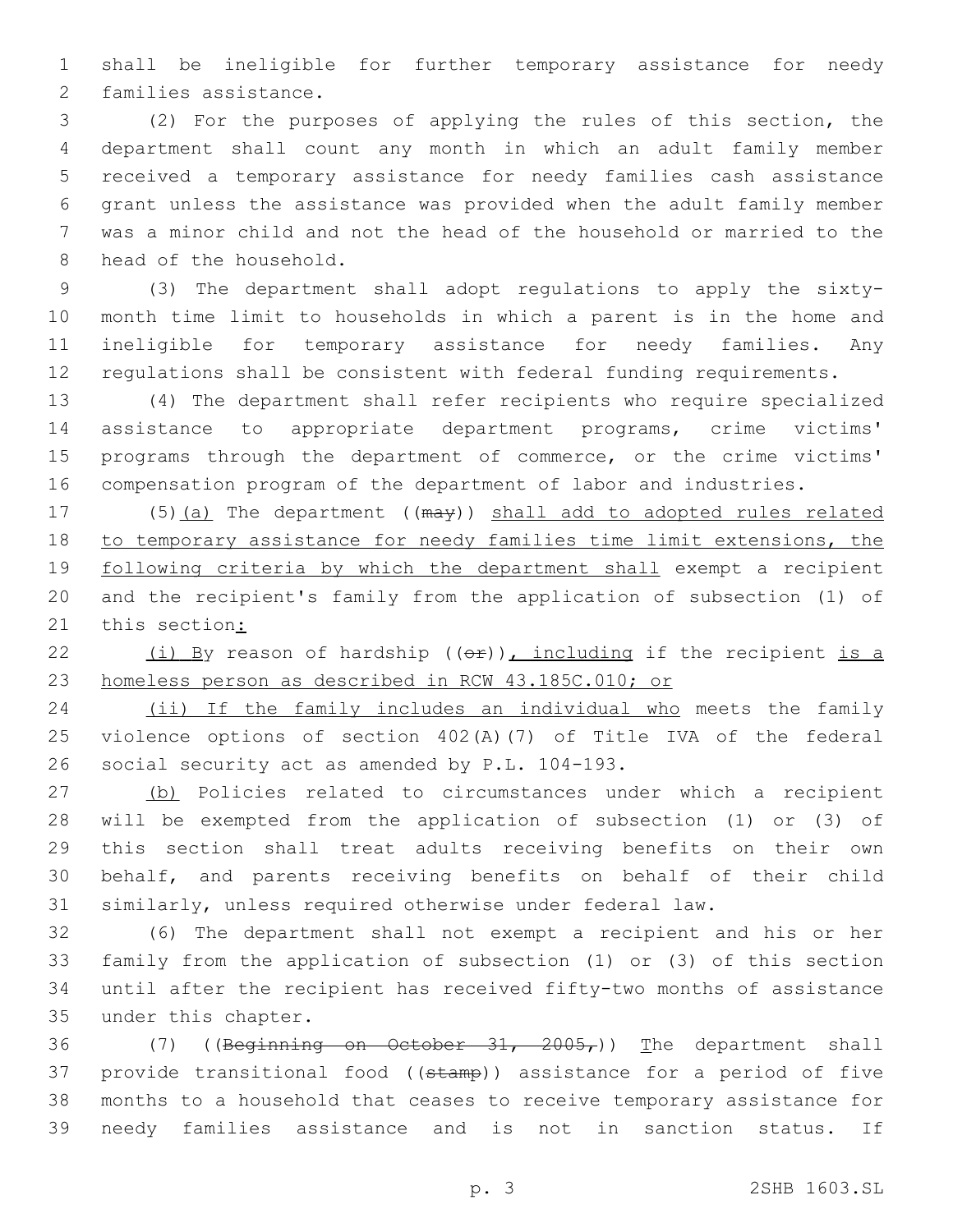necessary, the department shall extend the household's basic food ((stamp)) certification until the end of the transition period.

 **Sec. 3.** RCW 74.08A.410 and 1997 c 58 s 702 are each amended to 4 read as follows:

 (1) The WorkFirst program shall develop outcome measures for use in evaluating the WorkFirst program authorized in chapter 58, Laws of 7 1997, which may include but are not limited to:

8 (a) Caseload reduction, including data for participants who exit: (i) Due to increased income; (ii) to employment; (iii) at the 10 participant's request; or (iv) for other reasons;

(b) Recidivism to caseload after two years;

(c) Employment;

13 (d) Job retention;

 $((\overline{d}))(e)$  Earnings;

15 (((e)) (f) Wage progression;

 (g) Reduction in average grant through increased recipient 17 earnings; ((and

18  $(f)$ ) (h) Placement of recipients into private sector, 19 unsubsidized jobs; and

(i) Outcomes for sanctioned and time-limited families.

 (2) The department shall require that contractors for WorkFirst services collect outcome measure information and report outcome measures to the department regularly. The department shall develop benchmarks that compare outcome measure information from all contractors to provide a clear indication of the most effective contractors. Benchmark information shall be published quarterly and 27 provided to the legislature, the governor, the legislative-executive WorkFirst poverty reduction oversight task force, and all contractors 29 for WorkFirst services.

 **Sec. 4.** RCW 74.08A.411 and 2009 c 85 s 3 are each amended to 31 read as follows:

 The department shall continue to implement WorkFirst program improvements that are designed to achieve progress against outcome measures specified in RCW 74.08A.410. Outcome data regarding job 35 retention and wage progression shall be reported quarterly to the appropriate fiscal and policy committees of the legislature and to the legislative-executive WorkFirst poverty reduction oversight task force for families who leave assistance for any reason, measured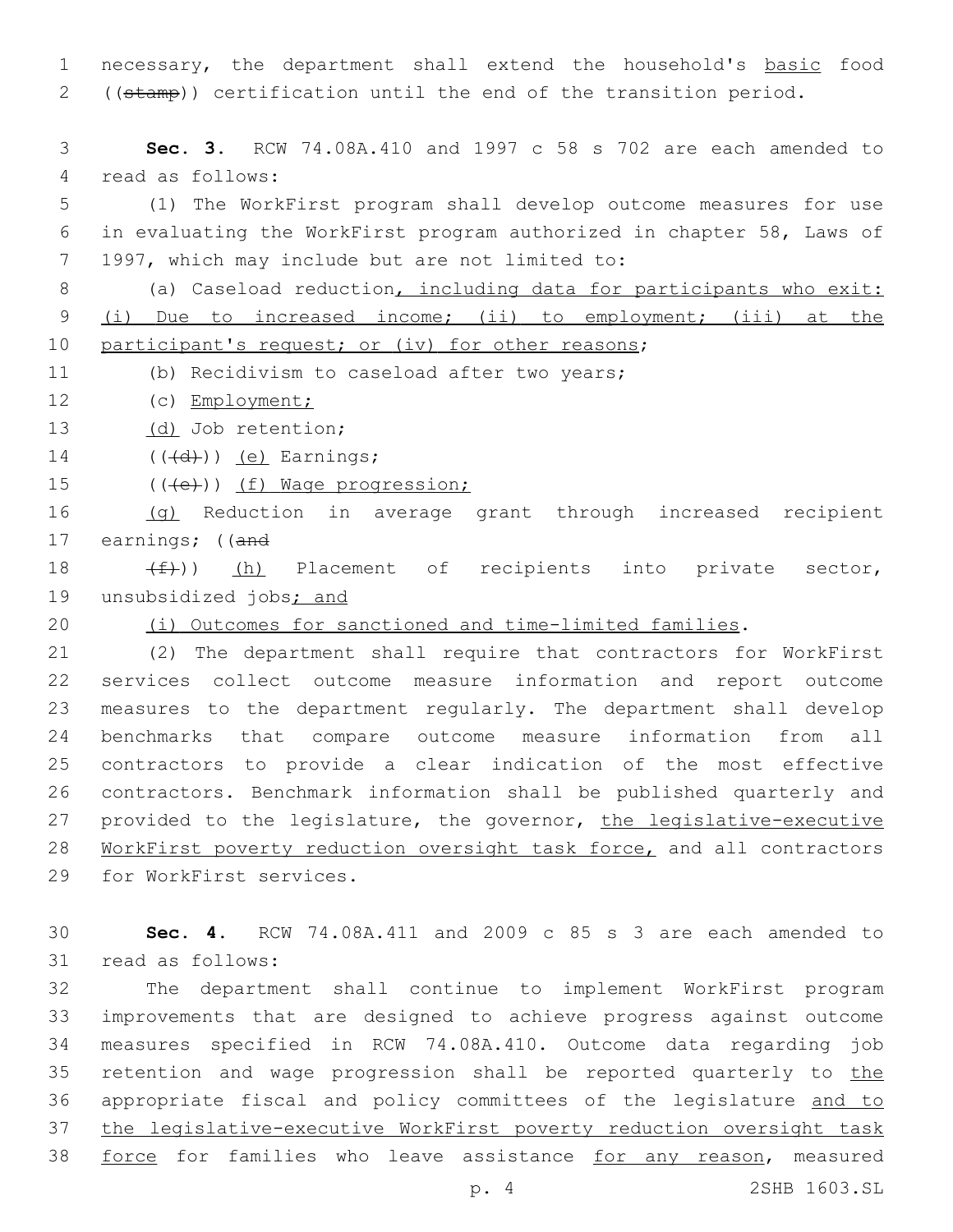after twelve months, twenty-four months, and thirty-six months. The department shall also report the percentage of families who have returned to temporary assistance for needy families after twelve months, twenty-four months, and thirty-six months. The department shall make every effort to maximize vocational training, as allowed 6 by federal and state requirements.

 **Sec. 5.** RCW 74.08A.250 and 2017 c 156 s 1 are each amended to 8 read as follows:

 Unless the context clearly requires otherwise, as used in this 10 chapter, "work activity" means:

(1) Unsubsidized paid employment in the private or public sector;

 (2) Subsidized paid employment in the private or public sector, including employment through the state or federal work-study program 14 for a period not to exceed twenty-four months;

15 (3) Work experience, including:

 (a) An internship or practicum, that is paid or unpaid and is required to complete a course of vocational training or to obtain a license or certificate in a high-demand occupation, as determined by the employment security department. No internship or practicum shall 20 exceed twelve months; or

 (b) Work associated with the refurbishing of publicly assisted housing, if sufficient paid employment is not available;

(4) On-the-job training;23

24 (5) Job search and job readiness assistance;

 (6) Community service programs, including a recipient's voluntary service at a child care or preschool facility licensed under chapter 27 ((43.215)) 43.216 RCW or an elementary school in which his or her 28 child is enrolled;

 (7) Vocational educational training, not to exceed twelve months with respect to any individual except that this twelve-month limit may be increased to twenty-four months subject to funding 32 appropriated specifically for this purpose;

(8) Job skills training directly related to employment;

 (9) Education directly related to employment, in the case of a recipient who has not received a high school diploma or a high school equivalency certificate as provided in RCW 28B.50.536;

 (10) Satisfactory attendance at secondary school or in a course of study leading to a high school equivalency certificate as provided